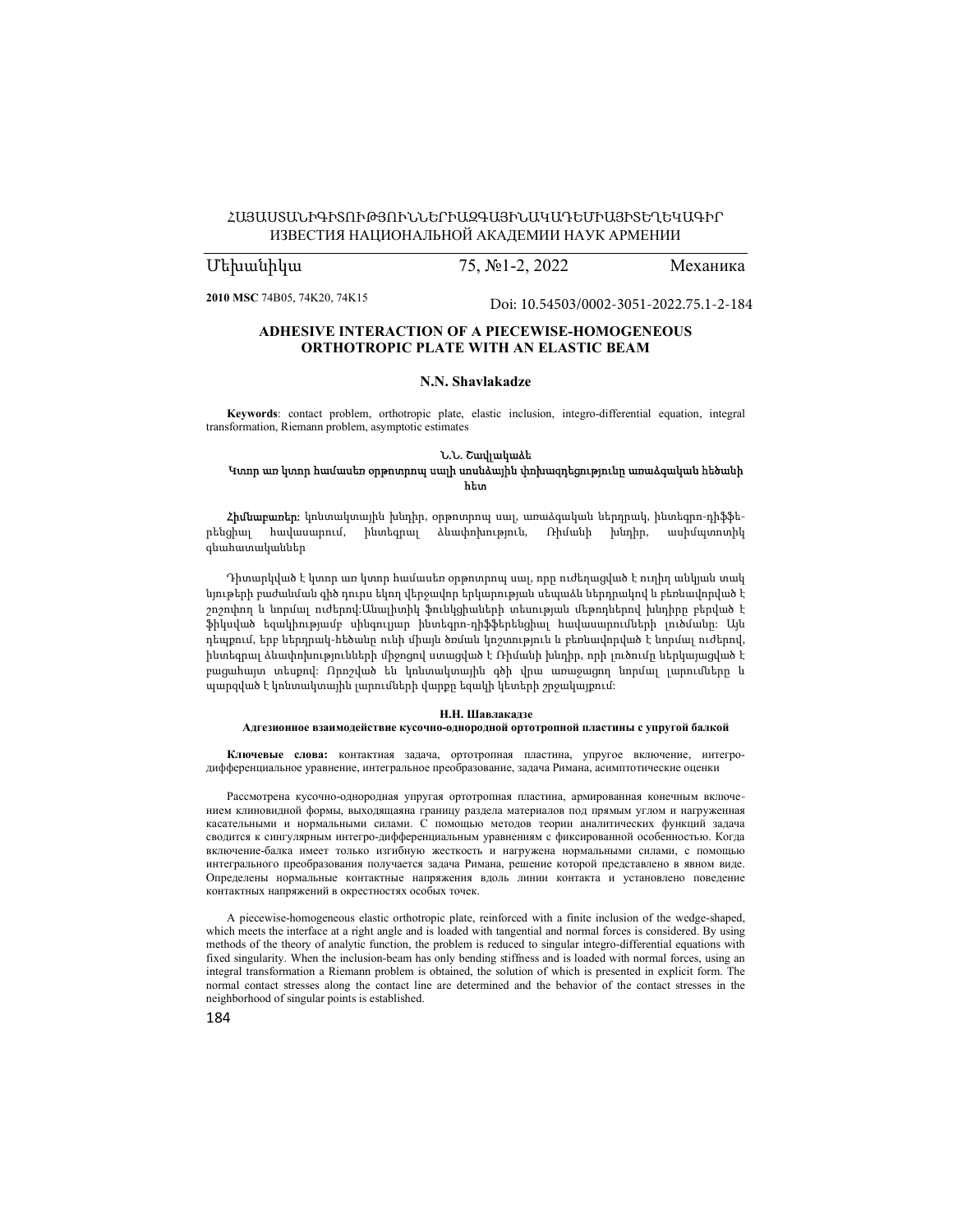### Introduction

The solutions of static contact problems for different domains, reinforced with elasticthin inclusions andpatches of variable stiffness were obtained, and the behavior of the contact stresses at the ends of the contact line has been investigated, depending on the geometrical and physical parameters of these thin-walled elements [1-10]. The first fundamental problem for a piecewise-homogeneous plane was solved, when a crack of finite length arrives at the interface of two bodies at the right angle [11], and also a similar problem for a piecewise-homogeneous plane when acted upon by symmetrical normal stresses at the crack sides [12, 13], as well as the contact problems for piecewisehomogeneous planes with a semi-infinite and finite inclusion [14].

### Problem statement and its solution

Suppose an elastic body S occupies the plane of a complex variable  $z = x + iy$ , which contains an elastic patch along the segment  $l_1 = (0,1)$  and consists of two half-planes of dissimilar materials

 $S^{(1)} = \{z \mid \text{Re } z > 0, z \notin [0,1]\}, \quad S^{(2)} = \{z \mid \text{Re } z < 0\}$ 

joined along the  $Oy$  axis. In particularly, we will consider a piecewise-homogeneous orthotropic plate in the condition of plane deformation, which consists of two half-planes of dissimilar materials and reinforced with a finite patch (inclusion) with modulus of elasticity  $E_1(x)$ , thickness  $h_1(x)$  and Poisson's coefficient  $v_1$ . It is assumed that the horizontal and vertical stresses with intensity  $\tau_0 ( x )$  and  $p_0 ( x )$  acts on the patch along the  $\emph{Ox}$  axis (the functions  $\tau_0(x)$  and  $p_0(x)$  are bounded functions on the finite interval). The patchin the vertical direction bends like a beam (has a finite bending stiffness) and besides in the horizontal direction the patch compressed or stretched like rod being in uniaxial stress state. The contact between the plate and patch is realized by a thin glue layer with width  $h_0$  and Lame's constants  $\lambda_0$ ,  $\mu_0$ . The contact conditions has the form [15]

$$
u_1(x) - u^{(1)}(x,0) = k_0 \tau(x), \ v_1(x) - v^{(1)}(x,0) = m_0 p(x), \qquad 0 < x < 1 \tag{1.1}
$$

where  $u^{(1)}(x, y)$ ,  $v^{(1)}(x, y)$  are displacement components of the plate points and  $u_1(x)$ ,  $v_1(x)$  displacements of the patch points along the Ox axis,  $k_0 = h_0 / \mu_0$  and  $m_0 = h_0 / (\lambda_0 + 2 \mu_0)$ .

We have to define the law of distribution of tangential  $\tau(x)$  and normal  $p(x)$  contact stresses on the line of contact, the asymptotic behavior of these stresses at the ends of the patch.

According to the equilibrium equation of patch elements and Hooke's law we have: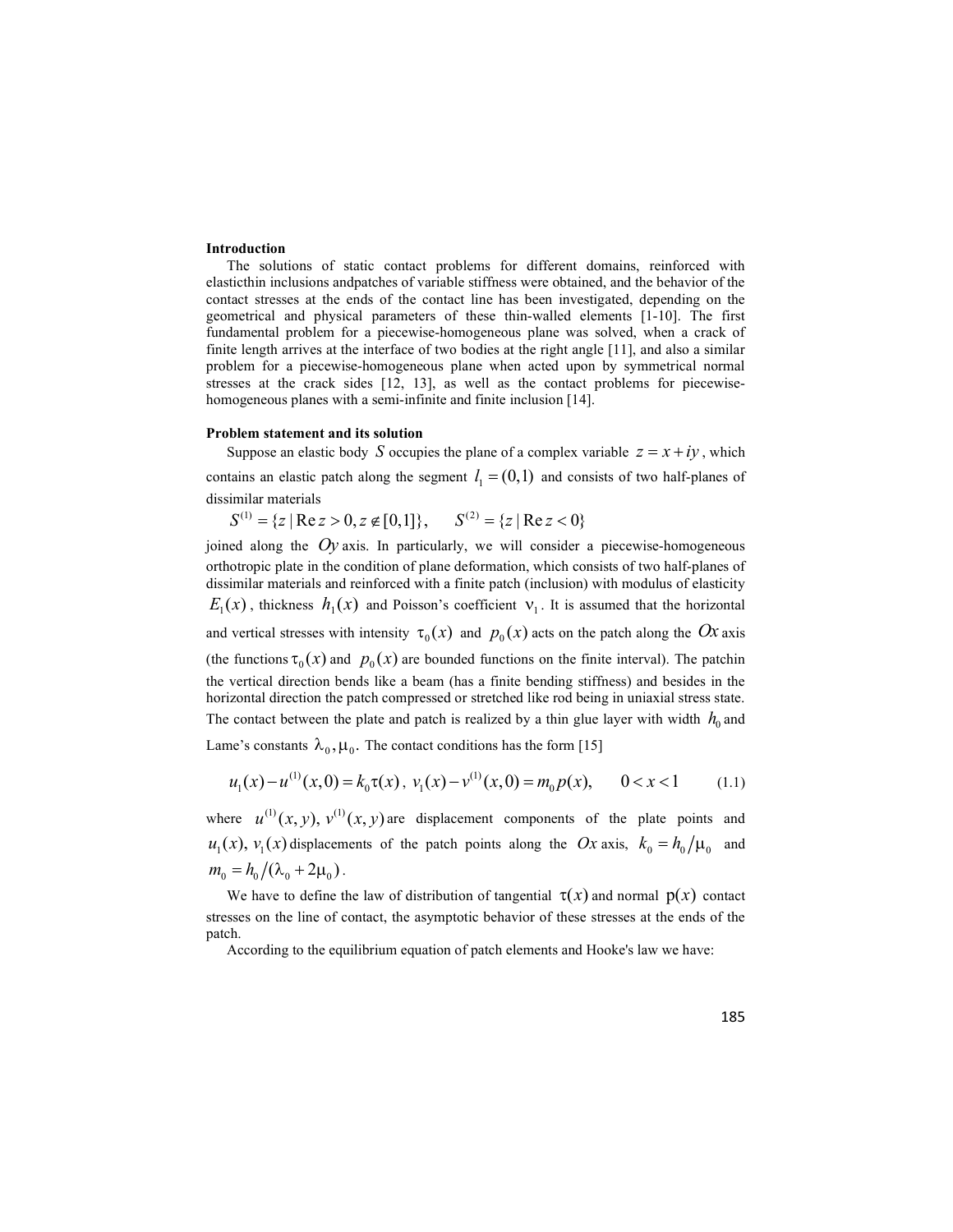$$
\frac{du_1(x)}{dx} = \frac{1}{E(x)} \int_0^x [\tau(t) - \tau_0(t)] dt,
$$
\n
$$
\frac{d^2}{dx^2} D(x) \frac{d^2 v_1(x)}{dx^2} = p_0(x) - p(x), \quad 0 < x < 1
$$
\n(1.2)

and the equilibrium equation of the patch has the form

$$
\int_{0}^{1} [\tau(t) - \tau_0(t)]dt = 0, \quad \int_{0}^{1} [p(t) - p_0(t)]dt = 0, \quad \int_{0}^{1} t[p(t) - p_0(t)]dt = 0, \quad (1.3)
$$

where  $E(x) = \frac{E_1(x)h_1(x)}{1 - v_1^2}$  $E(x) = \frac{E_1(x)h_1(x)}{1 - v_1^2}$ , 1  $\frac{\frac{\nu}{\nu_1} \cdot \nu_2}{\nu_1^2},$  $\frac{\int_1^1 (x) h_{-1}^3 (x)}{1 - v_1^2}$  $D(x) = \frac{E_1(x)h_{1}^{3}(x)}{h_{2}^{3}(x)}$ . 1  $x$ ) =  $\frac{E_1(x)h_{1}^{3}(x)}{1-v_1^{2}}$ .

At the interface of the two materials we have the continuity conditions

$$
\sigma_x^{(1)} = \sigma_x^{(2)}, \qquad \tau_{xy}^{(1)} = \tau_{xy}^{(2)}, \qquad u^{(1)} = u^{(2)}, \qquad v^{(1)} = v^{(2)}
$$
(1.4)

where  $\sigma_x^{(k)}$ ,  $\tau_{xy}^{(k)}$  are the stress components and  $u^{(k)}$ ,  $v^{(k)}$  are the displacement components.

The boundary conditions ofthe components of the stress and displacement fields in the half-plane  $S^{(1)}$  has the form

$$
\sigma_{y}^{(1)+} - \sigma_{y}^{(1)-} = p(x), \ \tau_{xy}^{(1)+} - \tau_{xy}^{(1)-} = \tau(x), \ u^{(1)+} = u^{(1)-}, \ v^{(1)+} = v^{(1)-}, \ 0 < x < 1 \tag{1.5}
$$

Using Lekhnitskii's formulae [16] the components of stress and displacement are represented in the form

$$
\sigma_x^{(k)} = -2 \operatorname{Re}[\beta_k^2 \Phi_k(z_k) + \gamma_k^2 \Psi_k(\varsigma_k)]
$$
  
\n
$$
\sigma_y^{(k)} = 2 \operatorname{Re}[\Phi_k(z_k) + \Psi_k(\varsigma_k)]
$$
  
\n
$$
\tau_{xy}^{(k)} = 2 \operatorname{Im}[\beta_k \Phi_k(z_k) + \gamma_k \Psi_k(\varsigma_k)]
$$
  
\n
$$
u^{(k)} = 2 \operatorname{Re}[\rho_k \phi_k(z_k) + r_k \Psi_k(\varsigma_k)]
$$
  
\n
$$
v^{(k)} = -2 \operatorname{Im}[\beta_k r_k \phi_k(z_k) + \gamma_k \rho_k \Psi_k(\varsigma_k)]
$$
  
\n
$$
z_k = x + i\beta_k y, \varsigma_k = x + i\gamma_k y, \Phi_k(z_k) = \phi'_k(z_k), \Psi_k(\varsigma_k) = \psi'_k(z_k), \ k = 1, 2
$$
\n(1.6)

Here  $\pm i\beta_k$ ,  $\pm i\gamma_k$  are the roots of the characteristic equation

$$
\mu^4 + \left(\frac{E_k}{G_k} - 2v_k\right)\mu^2 + \frac{E_k}{E_k^*} = 0, \quad (\beta_k > \gamma_k),
$$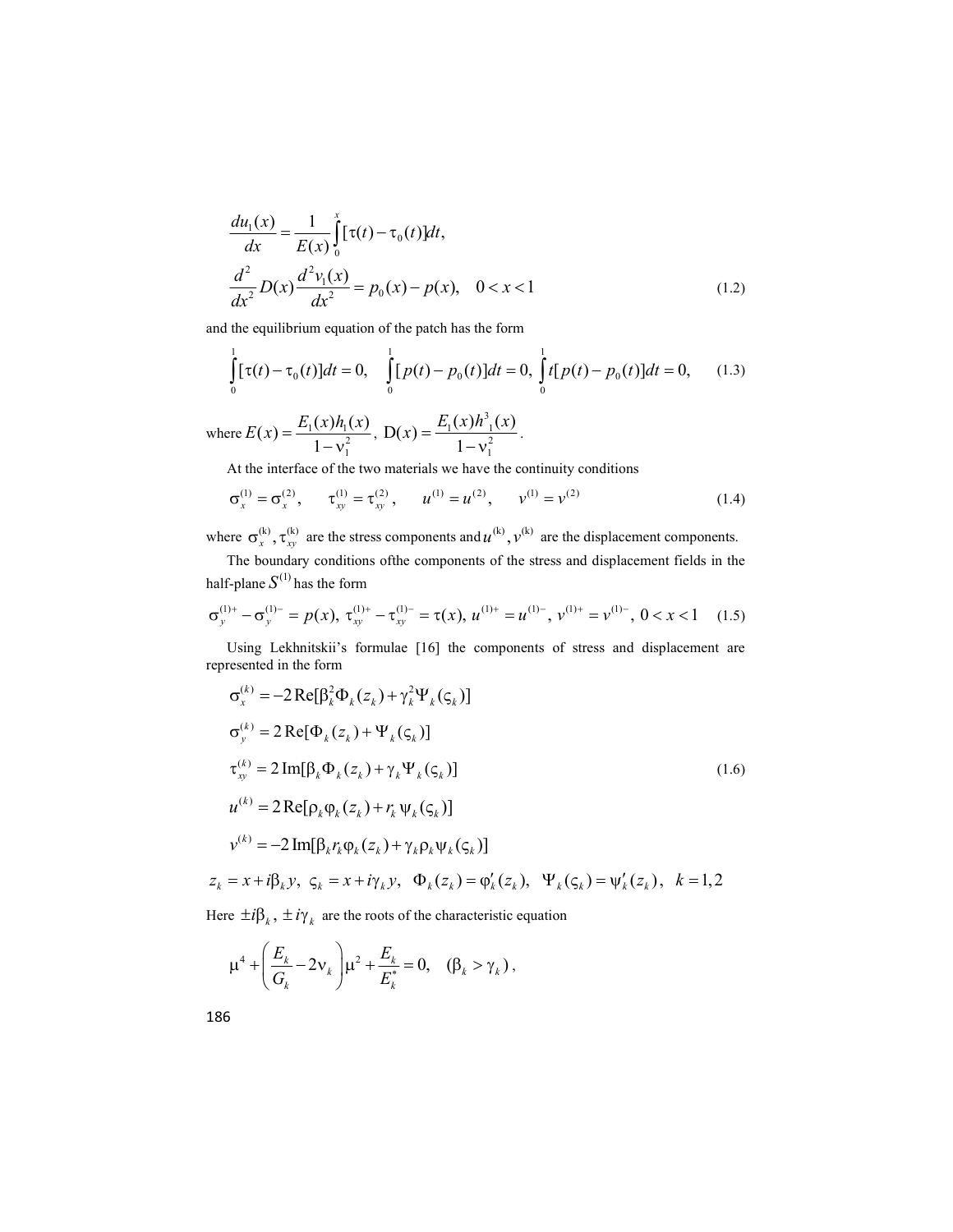$(E_{_k}, E_{_k}^*)$  are the Young's modulus with respect to the principal  $( Ox, Oy)$  direction respectively,  $G_k$  are the shear modulus,  $v_k$  are Poisson's ratios of the plane materials, respectively.

The problem with conditions  $(1.1)-(1.5)$  reduced to finding the functions  $\Phi_k(z_k), \Psi_k(\varsigma_k), (k = 1, 2)$  which are holomorphic in the regions  $S^{(k)}$  respectively, and satisfies the following boundary conditions:

$$
2 \text{Re}[\Phi_{1}^{+}(x) - \Phi_{1}^{-}(x) + \Psi_{1}^{+}(x) - \Psi_{1}^{-}(x)] = p(x)
$$
  
\n
$$
2 \text{Im}[\beta_{1}(\Phi_{1}^{+}(x) - \Phi_{1}^{-}(x)) + \gamma_{1}(\Psi_{1}^{+}(x) - \Psi_{1}^{-}(x)] = \tau(x) \quad 0 < x < 1
$$
  
\n
$$
\text{Re}[\rho_{1}(\Phi_{1}^{+}(x) - \Phi_{1}^{-}(x)) + r_{1}(\Psi_{1}^{+}(x) - \Psi_{1}^{-}(x))] = 0
$$
  
\n
$$
\text{Im}[\beta_{1}r_{1}(\Phi_{1}^{+}(x) - \Phi_{1}^{-}(x)) + \gamma_{1}\rho_{1}(\Psi_{1}^{+}(x) - \Psi_{1}^{-}(x))] = 0
$$
  
\n
$$
\text{Re}[\beta_{1}^{2}\Phi_{1}(t_{1}) + \gamma_{1}^{2}\Psi_{1}(\sigma_{1})] = \text{Re}[\beta_{2}^{2}\Phi_{2}(t_{2}) + \gamma_{2}^{2}\Psi_{2}(\sigma_{2})]
$$
  
\n
$$
\text{Im}[\beta_{1}\Phi_{1}(t_{1}) + \gamma_{1}\Psi_{1}(\sigma_{1})] = \text{Im}[\beta_{2}\Phi_{2}(t_{2}) + \gamma_{2}\Psi_{2}(\sigma_{2})]
$$
  
\n
$$
\text{Im}[\rho_{1}\beta_{1}\Phi_{1}(t_{1}) + r_{1}\gamma_{1}\Psi_{1}(\sigma_{1})] = \text{Im}[\rho_{2}\beta_{2}\Phi_{2}(t_{2}) + r_{2}\gamma_{2}\Psi_{2}(\sigma_{2})]
$$
  
\n
$$
\text{Re}[\beta_{1}^{2}r_{1}\Phi_{1}(t_{1}) + \gamma_{1}^{2}\rho_{1}\Psi_{1}(\sigma_{1})] = \text{Re}[\beta_{2}^{2}r_{2}\Phi_{2}(t_{2}) + \gamma_{2}^{2}\rho_{2}\Psi_{2}(\sigma_{2})]
$$
  
\n(1.8)

where 
$$
t_k = i\beta_k y
$$
,  $\sigma_k = i\gamma_k y$ ,  $\rho_k = -\frac{\beta_k^2 + v_k}{E_k}$ ,  $r_k = -\frac{\gamma_k^2 + v_k}{E_k}$ ,  $k = 1, 2$ 

System (1.7)has the unique solution

 $\overline{1}$ 

$$
\Phi_{1}^{+}(x) - \Phi_{1}^{-}(x) = \frac{-r_{1}\beta_{1}p(x) + i\rho_{1}\tau(x)}{2\beta_{1}(\rho_{1} - r_{1})}
$$
\n
$$
\Psi_{1}^{+}(x) - \Psi_{1}^{-}(x) = \frac{\rho_{1}\gamma_{1}p(x) - i r_{1}\tau(x)}{2\gamma_{1}(\rho_{1} - r_{1})}, \qquad 0 < x < 1
$$
\n(1.9)

In view of the fact that  $\tau(x) = 0$ ,  $p(x) = 0$  when  $x > 1$ , the general solution of problem (1. 9) can be represented in the form:

$$
\Phi_{1}(z_{1}) = \frac{i r_{1}}{4 \pi (\rho_{1} - r_{1})} \int_{0}^{1} \frac{N_{1}(t) dt}{t - z_{1}} + w_{1}(z_{1}) \equiv i r_{1} w_{0}(z_{1}) + w_{1}(z_{1}),
$$
\n
$$
\Psi_{1}(\zeta_{1}) = -\frac{i \rho_{1}}{4 \pi (\rho_{1} - r_{1})} \int_{0}^{1} \frac{N_{2}(t) dt}{t - \zeta_{1}} + w_{2}(\zeta_{1}) \equiv -i \rho_{1} w_{0}(\zeta_{1}) + w_{2}(\zeta_{1}),
$$
\n
$$
N_{1}(t) = p(t) - i \frac{\rho_{1}}{r_{1} \beta_{1}} \tau(t), \qquad N_{2}(t) = p(t) - i \frac{r_{1}}{\rho_{1} \gamma_{1}} \tau(t),
$$
\n187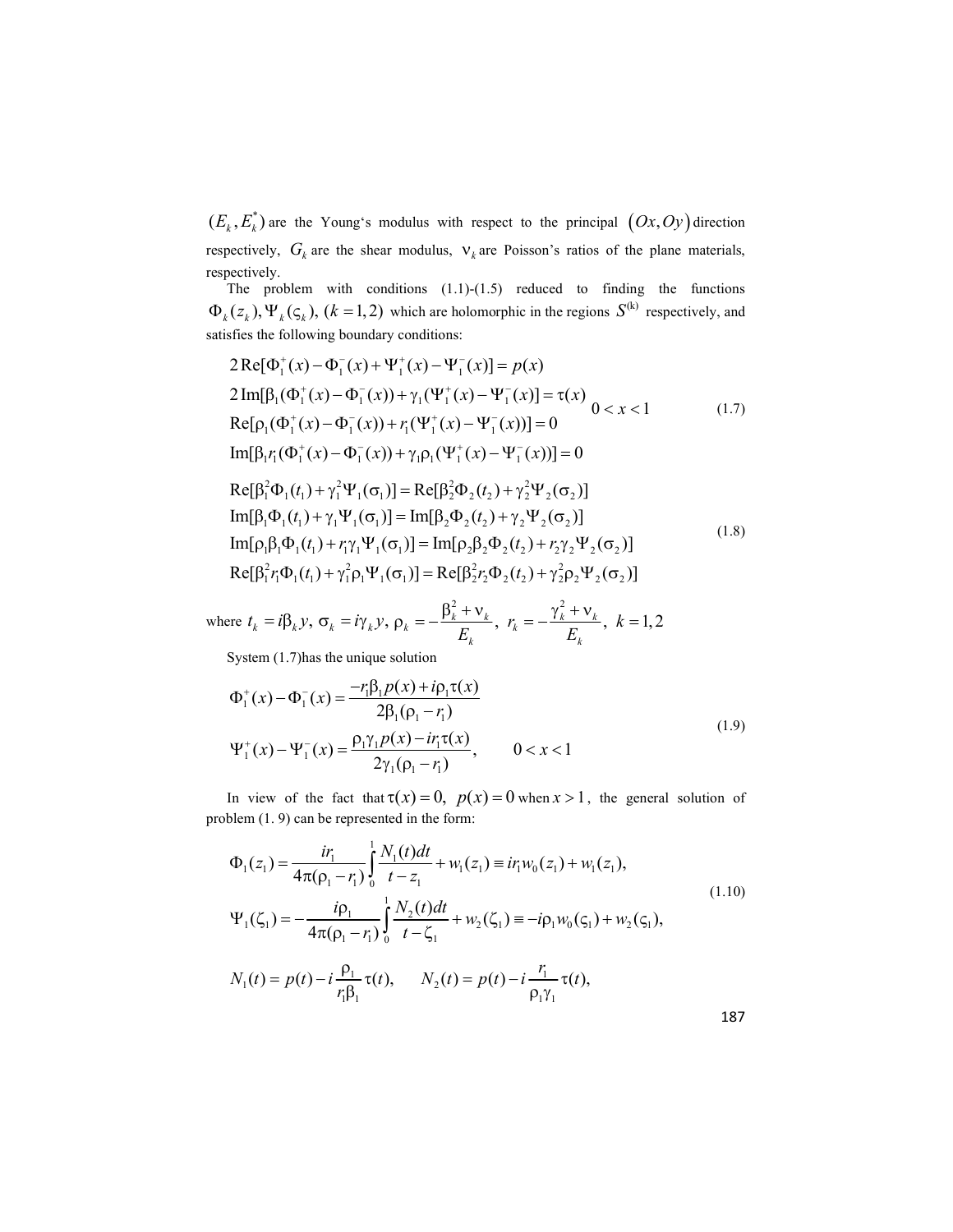where  $W_1(z_1)$  and  $W_2(\varsigma_1)$  are unknown analytic functions in the half-planes  $\text{Re } z_1 > 0$ ,  $\text{Re } \zeta_1 > 0$  respectively, which will be defined by using the conditions (1.8).

We will now introduce the boundary values of functions  $\Phi_1(z_1)$  and  $\Psi_1(\zeta_1)$ , expressed by formulae (1.10), into equalities (1. 8) and multiply expressions obtained by  $\frac{1}{t}$  dt  $\frac{dt}{t}$ ,  $t = iy$ ,  $z = x + iy$ ,  $x > 0$  we  $2:$  $\frac{dt}{t}$ ,  $t = iy$ ,  $z = x + iy$ ,  $x >$  $\frac{1}{i}$   $\frac{1}{t-z}$ ,  $= iy, z = x + iy, x > 0$  $\frac{\pi}{\pi i} \frac{\pi}{t - z}$ ,  $t = iy$ ,  $z = x + iy$ ,  $x > 0$  we integrate along the imaginary axis and use the fact that if  $\Phi(z)$  is a holomorphic function in the half-plane  $\text{Im } z > 0$  (Im  $z < 0$ ), then  $\overline{\Phi(iy)}$  is the boundary value of the function  $\overline{\Phi(-\overline{z})}$ , holomorphic in the half-plane  $\text{Im } z < 0$  ( $\text{Im } z > 0$ ). As a result, using Cauchy's theorem and formula, we obtain the following system

$$
\beta_1^2 w_1(\beta_1 z) + \gamma_1^2 w_2(\gamma_1 z) - \beta_2^2 \overline{\Phi}_2(-\beta_2 \overline{z}) - \gamma_2^2 \overline{\Psi}_2(-\gamma_2 \overline{z}) =
$$
\n
$$
= -ir_1 \beta_1^2 \overline{w_0(-\beta_1 \overline{z})} + i \rho_1 \gamma_1^2 \overline{w_0(-\gamma_1 \overline{z})}
$$
\n
$$
\beta_1 w_1(\beta_1 z) + \gamma_1 w_2(\gamma_1 z) + \beta_2 \overline{\Phi}_2(-\beta_2 \overline{z}) + \gamma_2 \overline{\Psi}_2(-\gamma_2 \overline{z}) =
$$
\n
$$
= ir_1 \beta_1 \overline{w_0(-\beta_1 \overline{z})} - i \rho_1 \overline{\gamma_1 w_0(-\gamma_1 \overline{z})}
$$
\n
$$
\rho_1 \beta_1 w_1(\beta_1 z) + r_1 \gamma_1 w_2(\gamma_1 z) + \rho_2 \beta_2 \overline{\Phi}_2(-\beta_2 \overline{z}) + \gamma_2 \overline{r_2 \Psi}_2(-\gamma_2 \overline{z}) =
$$
\n
$$
= ir_1 \rho_1 \beta_1 \overline{w_0(-\beta_1 \overline{z})} - i \rho_1 r_1 \gamma_1 \overline{w_0(-\gamma_1 \overline{z})}
$$
\n
$$
\beta_1^2 r_1 w_1(\beta_1 z) + \gamma_1^2 \rho_1 w_2(\gamma_1 z) - \beta_2^2 r_2 \overline{\Phi}_2(-\beta_2 \overline{z}) - \gamma_2^2 \rho_2 \overline{\Psi}_2(-\gamma_2 \overline{z}) =
$$
\n
$$
= -ir_1^2 \beta_1^2 \overline{w_0(-\beta_1 \overline{z})} + i \rho_1^2 \gamma_1^2 \overline{w_0(-\gamma_1 \overline{z})}
$$

Solving this system for functions  $w_1(\beta_1 z)$  and  $w_2(\gamma_1 z)$ , and replacing z by  $\frac{z_1}{\beta_1}$  $\overline{z}_1$  $\beta_{1}$ 

and  $\frac{1}{2}$ 1  $\zeta_1$ respectively, one obtains  $\gamma_1$ 

$$
w_1(z_1) = \frac{iI_1}{\Delta} \overline{w_0(-\overline{z_1})} + \frac{iI_2}{\Delta} \overline{w_0(-\frac{\gamma_1}{\beta_1} \overline{z_1})},
$$
  

$$
w_2(\varsigma_1) = \frac{iI_1^*}{\Delta} \overline{w_0(-\frac{\beta_1}{\gamma_1} \overline{\varsigma_1})} + \frac{iI_2^*}{\Delta} \overline{w_0(-\overline{\varsigma_1})},
$$
(1.11)

For functions  $\Phi_2(-\beta_2 z)$  and  $\Psi_2(-\gamma_2 z)$  with this notation  $-\beta_2 z = z_2, -\gamma_2 z = \zeta_2$ , we have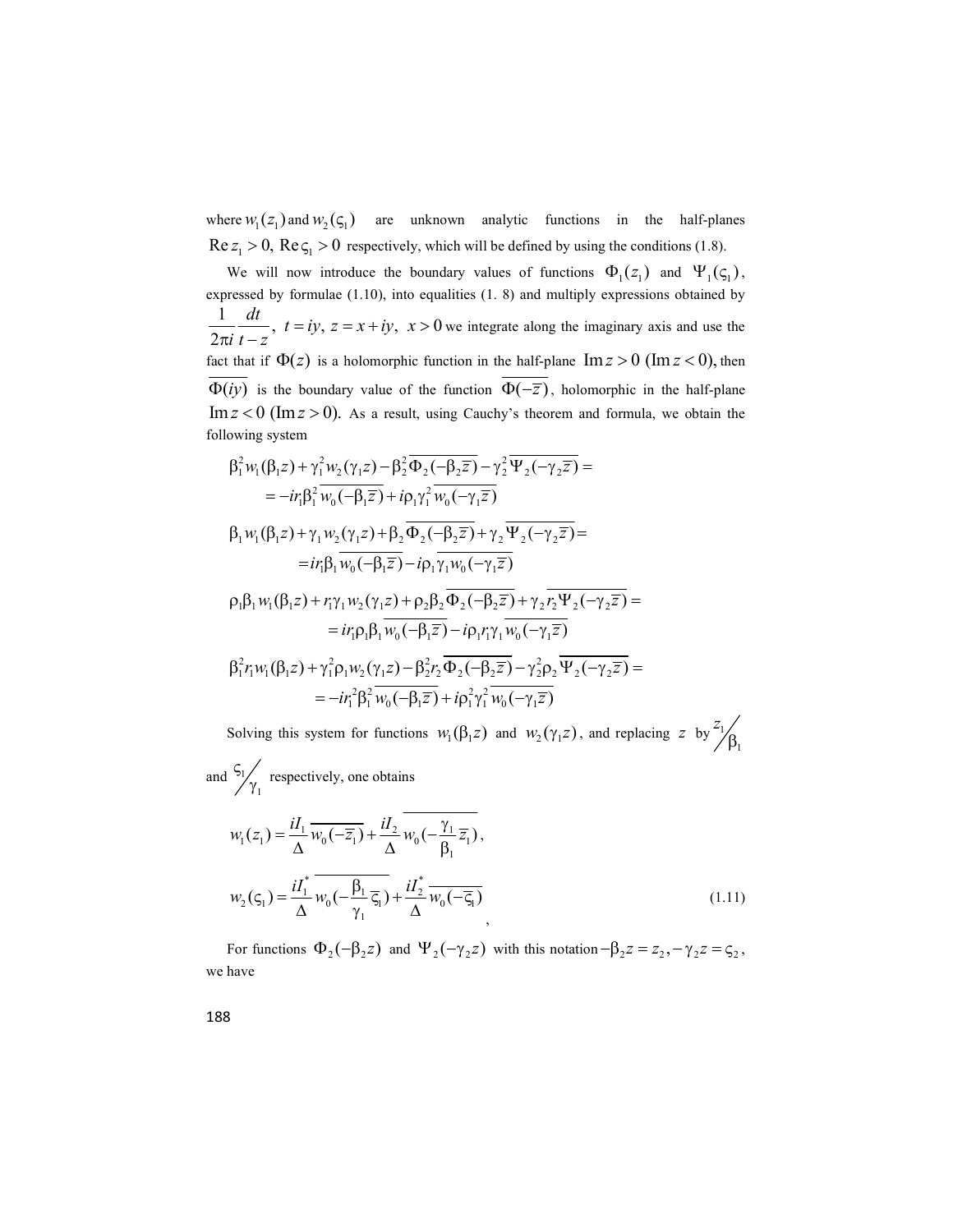$$
\Phi_2(z_2) = -\frac{iI_3}{\Delta} w_0 \left(\frac{\beta_1}{\beta_2} z_2\right) - \frac{iI_4}{\Delta} w_0 \left(\frac{\gamma_1}{\beta_2} z_2\right),
$$
  

$$
\Psi_2(\varsigma_2) = -\frac{iI_3^*}{\Delta} w_0 \left(\frac{\beta_1}{\gamma_2} \varsigma_2\right) - \frac{iI_4^*}{\Delta} w_0 \left(\frac{\gamma_1}{\gamma_2} \varsigma_2\right),
$$

where

$$
I_{1} = -\Delta_{11}r_{1}\beta_{1}^{2} + \Delta_{21}r_{1}\beta_{1} + \Delta_{31}r_{1}\rho_{1}\beta_{1} - \Delta_{41}\beta_{1}^{2}r_{1}^{2},
$$
  
\n
$$
I_{2} = \Delta_{11}\rho_{1}\gamma_{1}^{2} - \Delta_{21}\rho_{1}\gamma_{1} - \Delta_{31}\rho_{1}r_{1}\gamma_{1} + \Delta_{41}\rho_{1}^{2}\gamma_{1}^{2},
$$
  
\n
$$
I_{1}^{*} = -\Delta_{12}r_{1}\beta_{1}^{2} + \Delta_{22}r_{1}\beta_{1} + \Delta_{32}r_{1}\rho_{1}\beta_{1} - \Delta_{42}\beta_{1}^{2}r_{1}^{2},
$$
  
\n
$$
I_{2}^{*} = \Delta_{12}\rho_{1}\gamma_{1}^{2} - \Delta_{22}\rho_{1}\gamma_{1} - \Delta_{32}\rho_{1}r_{1}\gamma_{1} + \Delta_{42}\rho_{1}^{2}r_{1}^{2},
$$
  
\n
$$
I_{3} = -\Delta_{13}r_{1}\beta_{1}^{2} + \Delta_{23}r_{1}\beta_{1} + \Delta_{33}r_{1}\rho_{1}\beta_{1} - \Delta_{43}\beta_{1}^{2}r_{1}^{2},
$$
  
\n
$$
I_{4} = \Delta_{13}\rho_{1}\gamma_{1}^{2} - \Delta_{23}\rho_{1}\gamma_{1} - \Delta_{33}\rho_{1}r_{1}\gamma_{1} + \Delta_{43}\rho_{1}^{2}r_{1}^{2}
$$
  
\n
$$
I_{3}^{*} = -\Delta_{14}r_{1}\beta_{1}^{2} + \Delta_{24}r_{1}\beta_{1} + \Delta_{34}r_{1}\rho_{1}\beta_{1} - \Delta_{44}\beta_{1}^{2}r_{1}^{2}
$$
  
\n
$$
I_{4}^{*} = \Delta_{14}\rho_{1}\gamma_{1}^{2} - \Delta_{24}\rho_{1}\gamma_{1} - \Delta_{34}\rho_{1}r_{1}\gamma_{1} + \Delta_{44}\rho_{1}^{2}r_{1}^{2}
$$
  
\n
$$
\Delta = \begin{vmatrix} \beta_{1}^{2} & \gamma_{1}^{2} & -\beta_{2}^{2
$$

 $\Delta_{ij}$   $(i, j = 1,2,3,4)$  are the cofactors of the corresponding matrix elements.

Boundary conditions 
$$
(1.2)
$$
 are equivalent to the relations:

$$
I_2 = \Delta_{12}\rho_1\gamma_1 - \Delta_{22}\rho_1\gamma_1 - \Delta_{32}\rho_1\gamma_1 + \Delta_{42}\rho_1\gamma_1,
$$
  
\n
$$
I_3 = -\Delta_{13}r_1\beta_1^2 + \Delta_{22}r_1\beta_1 + \Delta_{33}r_1\rho_1\beta_1 - \Delta_{43}\beta_1^2r_1^2
$$
  
\n
$$
I_4 = \Delta_{13}\rho_1\gamma_1^2 - \Delta_{23}\rho_1\gamma_1 - \Delta_{33}\rho_1\eta_1 + \Delta_{43}\rho_1^2\gamma_1^2
$$
  
\n
$$
I_3^* = -\Delta_{14}r_1\beta_1^2 + \Delta_{24}r_1\beta_1 + \Delta_{34}r_1\rho_1\beta_1 - \Delta_{44}\beta_1^2r_1^2
$$
  
\n
$$
I_3^* = -\Delta_{14}\rho_1\gamma_1^2 - \Delta_{24}\rho_1\gamma_1 - \Delta_{34}\rho_1\eta_1 + \Delta_{44}\rho_1^2\gamma_1^2
$$
  
\n
$$
\Delta = \begin{vmatrix}\n\beta_1^2 & \gamma_1^2 & -\beta_2^2 & -\gamma_2^2 \\
\beta_1 & \gamma_1 & \beta_2 & \gamma_2 \\
\beta_1\beta_1 & r_1\gamma_1 & \rho_2\beta_2 & r_2\gamma_2 \\
\beta_1^2r_1 & \gamma_1^2\rho_1 & -\beta_2^2r_2 & -\gamma_2^2\rho_2\n\end{vmatrix},
$$
  
\n
$$
\Delta_{ij}(i, j = 1, 2, 3, 4
$$
 are the cofactors of the corresponding matrix elements.  
\nBoundary conditions (1.2) are equivalent to the relations:  
\n
$$
\frac{1}{E(x)}\int_0^x [(\tau_1)(-\tau_1^0(i))]dt - [\rho_1\Phi_1(x) + \rho_1\overline{\Phi_1(x)} + r_1\Psi_1(x) + r_1\overline{\Psi_1(x)}] = k_0\tau'(x)
$$
  
\n
$$
\frac{1}{\omega\tau}\int_0^x dt \int_0^t [\rho_1^0(\tau) - \rho_1(\tau)]dt -
$$
  
\n
$$
-\frac{
$$

Substituting expressions (1.10) and (1.11) into (1.12) we obtain the integro-differential equations on the interval  $0 < x < 1$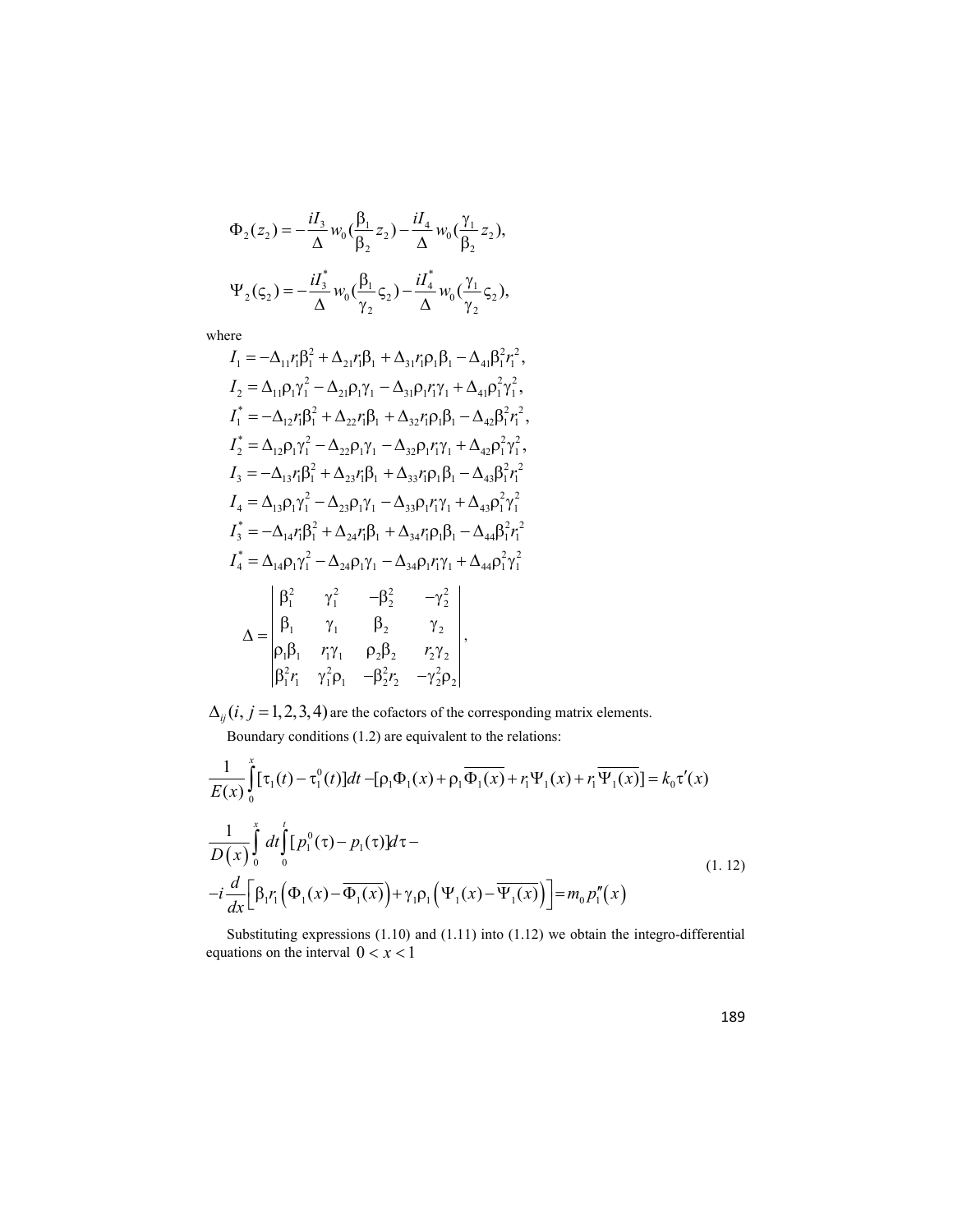$$
\frac{\Psi(x)}{E(x)} - \frac{1}{2\pi} \int_{0}^{1} Q(t, x) \Psi'(t) dt - k_0 \Psi''(x) = f_1(x),
$$
\n(1.13)

$$
\frac{\varphi(x)}{D(x)} + \frac{1}{2\pi} \frac{d}{dx} \int_{0}^{1} R(t, x) \varphi''(t) dt + m_0 \varphi^{IV}(x) = f_2(x),
$$
\n(1.14)

$$
\psi(1) = 0
$$
,  $\phi(1) = 0$ ,  $\phi'(1) = 0$ 

where

$$
\frac{\varphi(x)}{D(x)} + \frac{1}{2\pi} \frac{d}{dx} \int_{0}^{x} R(t, x) \varphi''(t) dt + m_{0} \varphi^{IV}(x) = f_{2}(x),
$$
\n(1.14)  
\n
$$
\psi(1) = 0, \quad \varphi(1) = 0, \quad \varphi'(1) = 0
$$
\nwhere  
\n
$$
Q(t, x) = \frac{\lambda_{1}}{t - x} + \frac{\lambda_{2}}{t + x} + \frac{\lambda_{3}}{\beta_{1}t + \gamma_{1}x} + \frac{\lambda_{4}}{\gamma_{1}t + \beta_{1}x}
$$
\n
$$
R(t, x) = \frac{k_{1}}{t - x} + \frac{k_{2}}{t + x} + \frac{k_{3}}{\beta_{1}t + \gamma_{1}x} + \frac{k_{4}}{\gamma_{1}t + \beta_{1}x}
$$
\n
$$
\psi(x) = \int_{0}^{x} [\tau(t) - \tau_{0}(t)] dt, \quad \varphi(x) = \int_{0}^{x} dt \int_{0}^{t} [p_{0}(\tau) - p(\tau)] d\tau.
$$
\n
$$
f_{1}(x) = \frac{1}{2\pi} \int_{0}^{1} Q(t, x) \tau_{0}(t) dt + k_{0} \tau_{0}'(x),
$$
\n
$$
f_{2}(x) = m_{0} p_{0}''(x) + \frac{1}{2\pi} \frac{d}{dx} \int_{0}^{1} R(t, x) p_{0}(t) dt
$$
\n
$$
\lambda_{1} = \frac{\rho_{1}^{2} \gamma_{1} - r_{1}^{2} \beta_{1}}{(\rho_{1} - r_{1}) \beta_{1} \gamma_{1}}, \quad \lambda_{2} = \frac{\rho_{1}^{2} \gamma_{1} I_{1} + r_{1}^{2} \beta_{1} I_{2}^{*}}{\Delta \beta_{1} \gamma_{1} (\rho_{1} - r_{1})}, \quad \lambda_{3} = \frac{-I_{2} \rho_{1}^{2}}{\Delta \gamma_{1} (\rho_{1} - r_{1})}, \quad \lambda_{4} = \frac{-I_{1}^{*} r_{1}^{2}}{\Delta \rho_{1} (\rho_{1} - r_{1})},
$$
\n
$$
k_{1} = \frac{\beta_{1} r_{1}^{2} + \gamma_{1} \rho_{1}^{2}}{\rho_{1} - r_{1
$$

# Exact solution of equation (1.14)

Under the condition, when the inclusion-beam is loaded only with normal forces and bending stiffness of the inclusion varies linearly, i.e.  $D(x)=d_0x^3$ ,  $m_0(x)=m_0x$ , the equation (1.14) and the corresponding boundary conditions take the form

$$
\frac{\varphi(x)}{D(x)} - \frac{1}{2\pi} \frac{d}{dx} \int_{0}^{1} R(t, x)\varphi''(t)dt + [m_0(x)\varphi''(x)]'' = f_2(x), \qquad 0 < x < 1 \quad (2.1)
$$
  

$$
\varphi(1) = 0 \qquad \varphi'(1) = 0
$$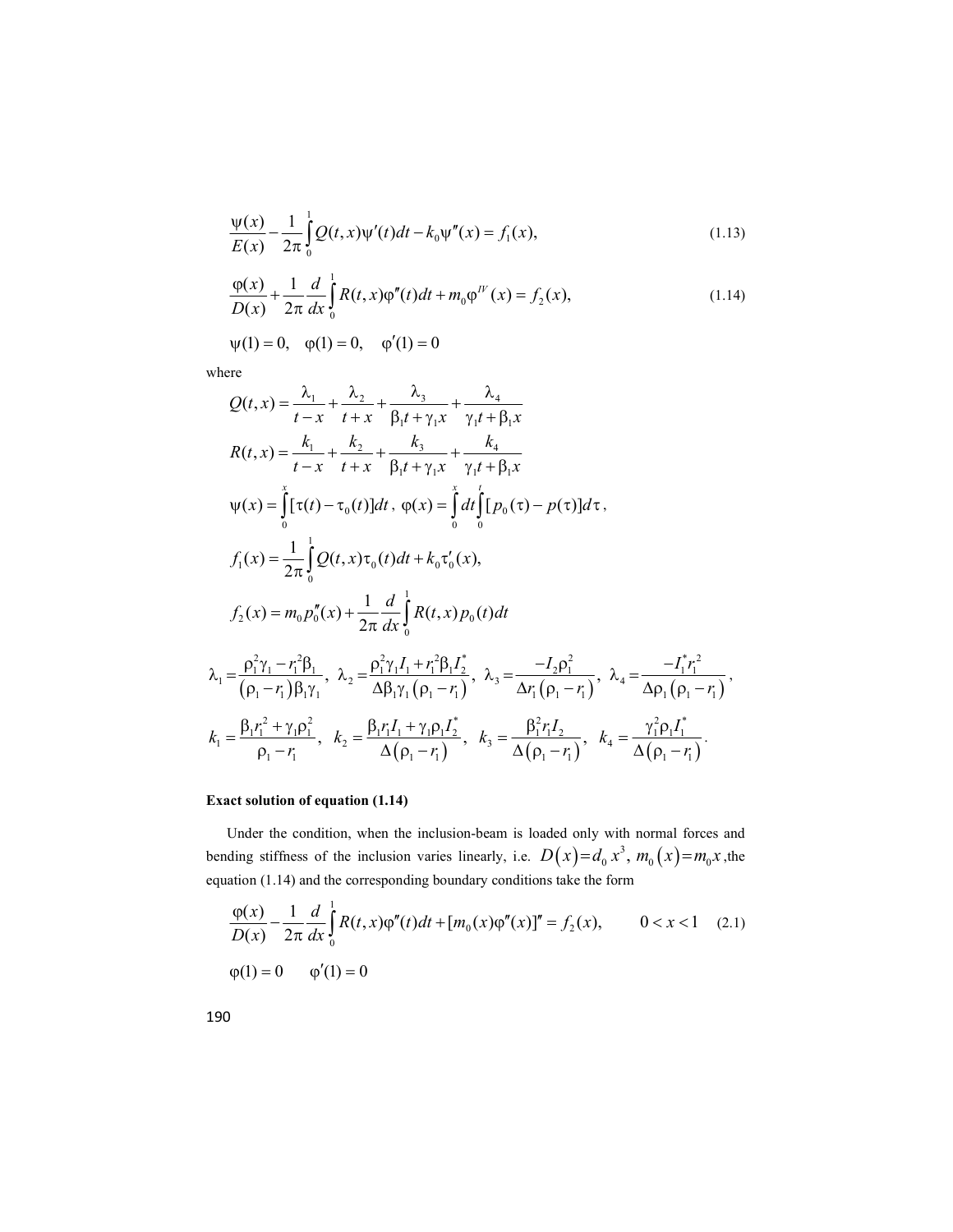$$
f_2(x) = -\frac{d}{dx} \int_0^1 \frac{p_0(t)dt}{t-x} + m_0(x) p_0''(x),
$$

The solution of equation(2.1) is sought in the class of functions [17]

$$
\varphi, \varphi', \varphi'', \varphi''' \in H([0,1]), \varphi^{I'} \in H((0,1)).
$$

The change of variables  $x = e^{\xi}$ ,  $t = e^{\varsigma}$  in equation (2.1) gives

$$
f_2(x) = -\frac{d}{dx} \int_0^1 \frac{p_0(t)dt}{t-x} + m_0(x) p_0''(x),
$$
  
The solution of equation(2.1) is sought in the class of functions [17]  
 $\varphi, \varphi', \varphi'', \varphi''' \in H([0,1]), \varphi''' \in H((0,1)).$   
The change of variables  $x = e^{\xi}, t = e^{\varsigma}$  in equation (2.1) gives  

$$
\frac{\varphi_0(\xi)}{d_0 e^{3\xi}} - \frac{1}{2\pi e^{\xi}} \frac{d}{d\xi} \int_{-\infty}^0 e^{-2\varsigma} R\left(1, e^{\xi-\varsigma}\right) [\varphi_0''(\varsigma) - \varphi_0'(\varsigma)] d\varsigma +
$$

$$
+ m_0 e^{-3\xi} [\varphi_0'''(\xi) - 4\varphi_0'''(\xi) + 5\varphi_0''(\xi) - 2\varphi_0'(\xi)] = f_2(e^{\xi}), \qquad -\infty < x < 0,
$$
  
are  $\varphi_0(\xi) = \varphi(e^{\xi})$   
Subjecting both part of this equation to generalized Fourier transform [18] we obtain the  
owing Riemann boundary value condition:

where  $\varphi_0(\xi) = \varphi(e^{\xi})$ 

Subjecting both part of this equation to generalized Fourier transform [18] we obtain the following Riemann boundary value condition:

$$
\Phi^-(s)G(s) = \Psi^+(s) + F(s), \qquad |s| < \infty \tag{2.2}
$$

where

$$
G(s) = 1 + \frac{d_0}{2} \left[ k_1 s \coth \pi s + k_2 \frac{s}{\sin \pi s} + k_3 \frac{e^{is\mu}}{\gamma_1} \frac{s}{\sin \pi s} + k_4 \frac{e^{-is\mu}}{\beta_1} \frac{s}{\sin s \pi s} \right] (s - i) +
$$
  
+  $\lambda_2^4 (s^4 - 4is^3 - 5s^2 + 2is), \qquad \mu = \ln \frac{\beta_1}{\gamma_1}, \qquad \lambda_2^4 = m_0 d_0$   

$$
\Phi^-(s) = \frac{1}{\sqrt{2\pi}} \int_{-\infty}^0 \varphi(e^s) e^{is\varsigma} d\varsigma, \qquad F(s) = \sqrt{\frac{2}{\pi}} \int_{-\infty}^0 e^{3\xi} f_2(e^{\xi}) e^{is\varsigma} d\xi,
$$
  

$$
\Psi^+(s) = \frac{1}{\sqrt{2\pi}} \int_0^{\infty} \psi(\xi) e^{is\xi} d\xi
$$
  

$$
\psi(y) = \begin{cases} 0, & y < 0 \\ e^{2y} \frac{d}{dy} \int_{-\infty}^{\infty} e^{-2s} R(1, e^{y-s}) [\varphi_0''(s) - \varphi_0'(s)] ds, & y > 0 \end{cases}
$$

The condition (2.2) can be represented as

$$
\Phi^-(s)(1+\sqrt{i}\lambda_2 s)(1+i\sqrt{i}\lambda_2 s)G_0(s) = \frac{\Psi^+(s)}{(1-\sqrt{i}\lambda_2 s)(1-i\sqrt{i}\lambda_2 s)} + H(s) \tag{2.3}
$$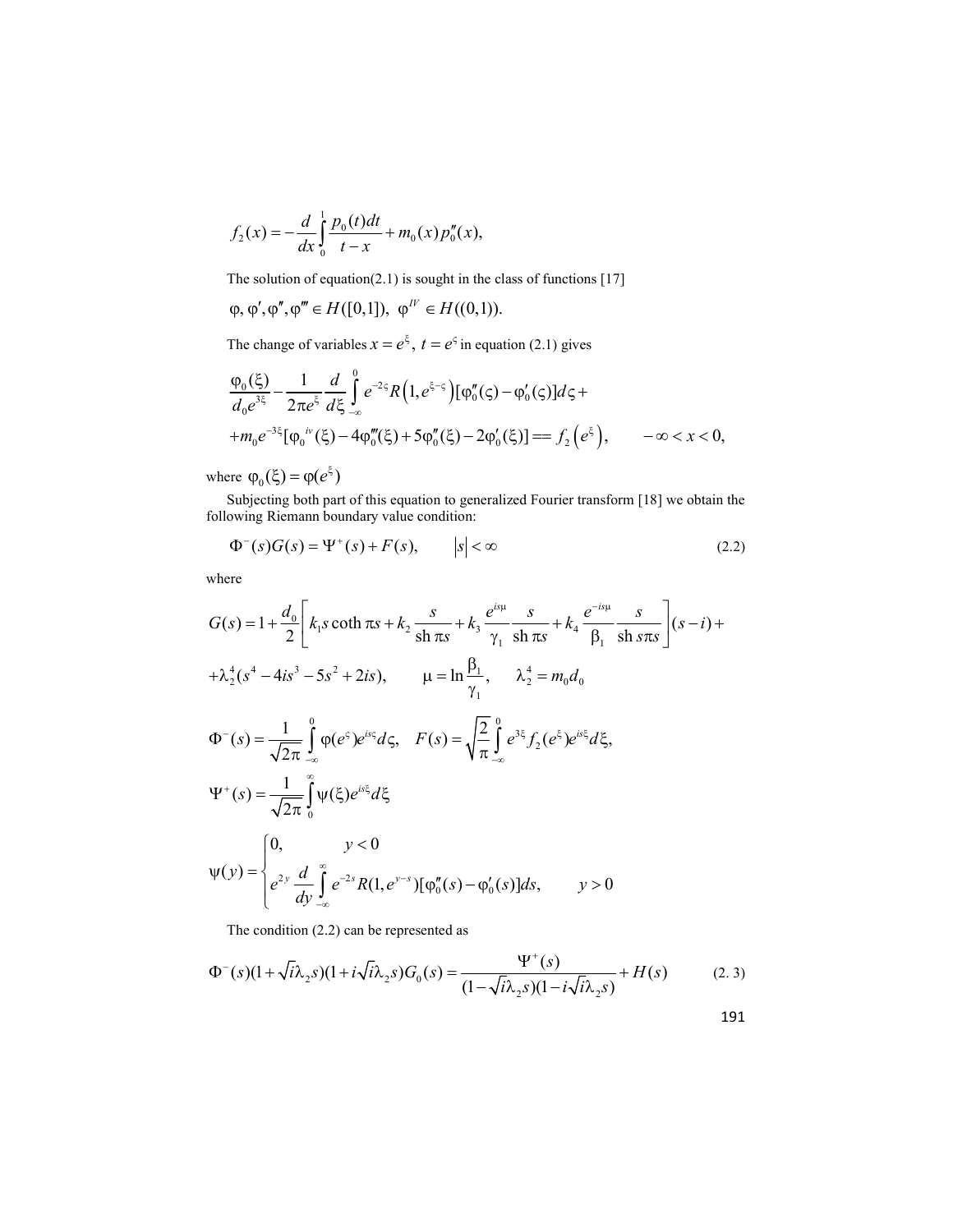where

$$
G(s) = \frac{G(s)}{1 + \lambda_2^4 s^4} (1 + i\lambda_2^2 s^2)(1 - i\lambda_2^2 s^2) \equiv
$$
  
=  $G_0(s)(1 - \sqrt{i}\lambda_2 s)(1 - i\sqrt{i}\lambda_2 s)(1 + \sqrt{i}\lambda_2 s)(1 + i\sqrt{i}\lambda_2 s)$   

$$
H(s) = \frac{F(s)}{s^4 s^4} , G_0(s) = \frac{G(s)}{1 - s^4 s^4}.
$$

$$
H(s) = \frac{F(s)}{(1 - \sqrt{i\lambda_2 s})(1 - i\sqrt{i\lambda_2 s})}, \ G_0(s) = \frac{G(s)}{1 + \lambda_2^4 s^4}.
$$

By virtue of functions  $\Phi^-(s)$  and  $\Psi^+(s)$  definition, they will be boundary values of the functions which are holomorphic in the upper and lower half-planes, respectively.

The problem can be formulated as follows: it is required to determine the function  $\Psi^+(z)$ , holomorphic in the half-plane Im  $z > 0$  and which vanishes at infinity, and the function  $\Phi^{-}(z)$ , holomorphic in the half-plane Im  $z < 1$ , (with the exception of a finite number of zeros of function  $G(z)$ ) which vanishes at infinity and are continuous on the real axis by condition (2.3).

Since  $\text{Re } G_0(s) > 0$  and  $G_0(\infty) = G_0(-\infty) = 1$ , we have  $\text{Ind } G_0(s) = 0$ .

The solution of this problem has the form [17]

$$
\Phi^{-}(z) = \frac{\tilde{X}(z)}{(1 + \sqrt{i\lambda_{2}s)(1 + i\sqrt{i\lambda_{2}s})}}, \qquad \text{Im } z \le 0; \n\Psi^{+}(z) = \tilde{X}(z)(1 - \sqrt{i\lambda_{2}s})(1 - i\sqrt{i\lambda_{2}s}), \qquad \text{Im } z > 0 \n\Phi^{-}(z) = (\Psi^{+}(z) + F(z))G^{-1}(z), \ 0 < \text{Im } z < 1
$$
\n(2.4)

where

$$
\tilde{X}(z) = X(z) \left\{ -\frac{1}{2\pi} \int_{-\infty}^{\infty} \frac{H(t)dt}{X^+(t)(t-z)} \right\}, \qquad X(z) = \exp \left\{ \frac{1}{2\pi i} \int_{-\infty}^{+\infty} \frac{\ln G_0(t)dt}{t-z} \right\}.
$$

(here the integral should be understood in the sense of the Cauchy principal value).

Using the formula  $\varphi''(x) = \frac{\varphi_0''(\ln x) - \varphi_0'(\ln x)}{x^2}$  and applying the inverse  $\ln x$ ) –  $\varphi_0'$  ( $\ln x$  $(x) =$  $f(x) = \frac{\varphi_0''(\ln x) - \varphi_0'(\ln x)}{2}$  $x^2$  $\varphi_0''(\ln x) - \varphi_0'(\ln x)$  $\varphi''(x) = \frac{\varphi_0(\ln x) - \varphi_0(\ln x)}{2}$  and applying the inverse Fourier transformation

 $\overline{c}$ 

 $-\infty$ 

 $\frac{1}{\pi}$ 

ln  $\int_0^t (\ln x) = -\frac{1}{\sqrt{2}} \int s \Phi^{-}(s) e^{-is \ln x} ds, \; \phi_t$  $f(x) = -\frac{i}{\sqrt{2}} \int_{0}^{\infty} s \Phi^{-}(s) e^{-is \ln x} ds,$  $\varphi_0'(\ln x) = -\frac{l}{\sqrt{2}} \int s \Phi^{-1}$  $=\int_{\pi}^{\infty} s\Phi^{-}(s)e^{-is\ln x}ds, \ \varphi_{0}''(\ln x) = \frac{1}{\sqrt{2\pi}}\int_{-\infty}^{\infty} s^{2}\Phi^{-}(s)e^{-is\ln x}$  $(\ln x) = \frac{1}{\sqrt{2}} \int_{0}^{\infty} s^2 \Phi^{-}(s) e^{-s}$  $f(x) = \frac{1}{\sqrt{2}} \int_0^{\infty} s^2 \Phi^{-}(s) e^{-is \ln x} ds$  $\varphi_0''(\ln x) = \frac{1}{\sqrt{2\pi}} \int s^2 \Phi^{-1}$ 

 $-\infty$ 

 $\mathbf{2}$ 

$$
192 \\
$$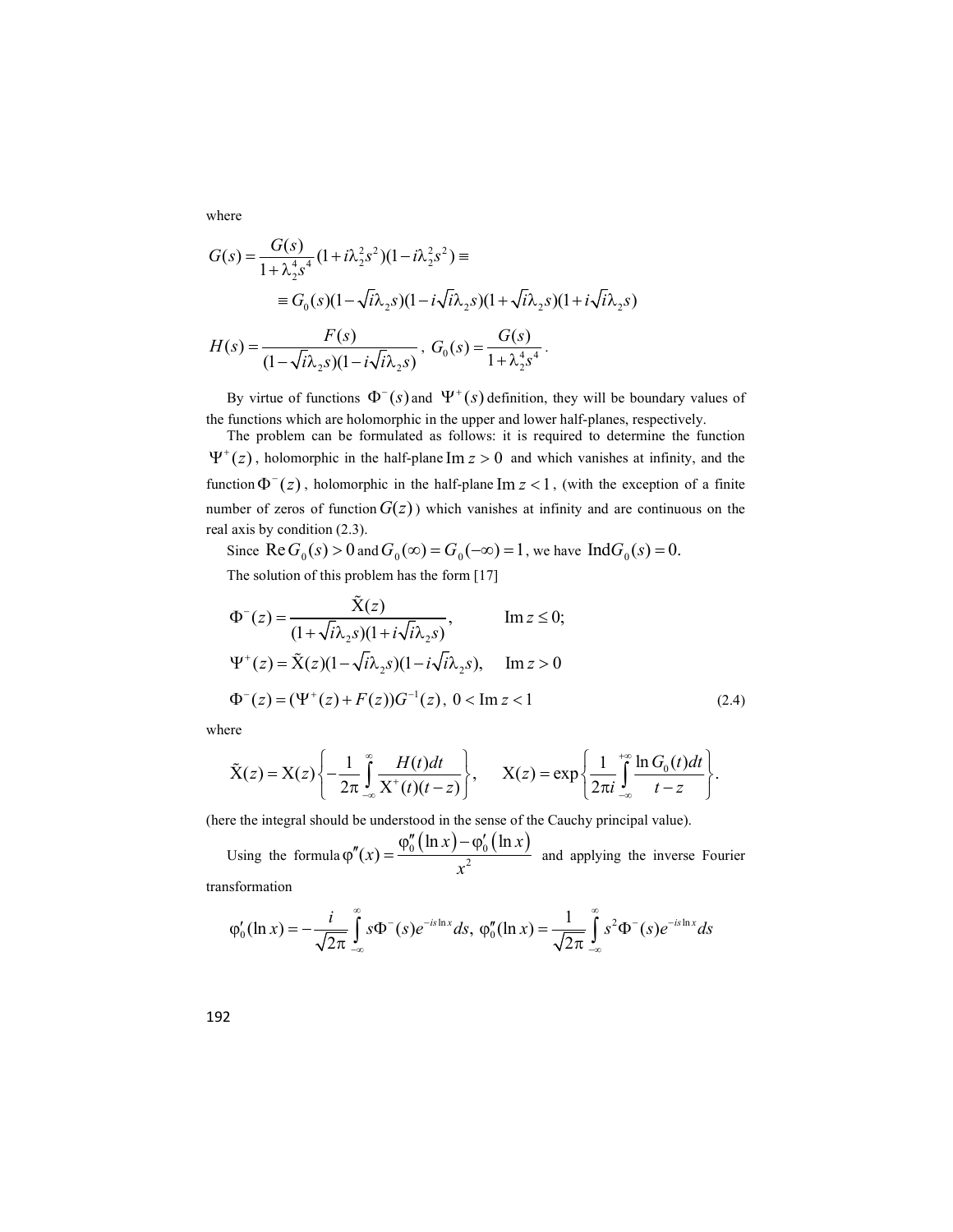we will investigate the behavior of the function  $p_0(x) - p(x) = \psi''(x)$  in the neighborhood of the points  $z = 0$  and  $z = 1$ .

We obtain by an inverse transformation:  $p_0(x) - p(x) = O(1)$ ,  $x \to 1$ .

The poles of the function  $\Phi^{-}(z)$  in the domain  $D_0 = \{z : 0 < \text{Im } z < 1\}$  may be zeros of the function  $G(z)$ . It can be shown that the function  $G(z)$  has no zeros in the strip  $0 < \text{Im } z < 2$ . Then, applying Cauchy's theorem to the functions  $e^{-i \xi z} i z \Phi^{-}(z)$ ,  $e^{-i\xi z} z^2 \Phi^{-}(z)$  we obtain the following estimate

$$
p_0(x) - p(x) = O(x^{y_0 - 2 + ix_0}), \qquad x \to 0+, \qquad y_0 > 2
$$
 (2.5)

where  $z_0 = x_0 + iy_0$  is zero of the function  $G(z)$  with a minimal imaginary part and with  $x_0 \neq 0$ , consequently we have oscillating stress singularities.

### References

1. Aleksandrov V. M., Mkhitaryan S. M., Contact problems for bodies with thin coverings and layers (in Russian). "Nauka", Moscow, 1983.

2. Popov G., Concentration of elastic stresses near punches, cuts, thin inclusion and supports(in Russian). "Nauka", Moscow, 1983.

3. Bantsuri R., The contact problem for an anisotropic wedge with an elastic fastening. (in Russian). Dokl. Akad. Nauk SSSR 222(3), 568-571, 1975.

4. Nuller B. The deformation of an elastic wedge- shaped plate supported by a rod of variable stiffnessand a method of solving mixed problems (in Russian). Prikl. Math. Mekh. 40, No.2, 306- 316 (1976).

5. Antipov Yu. A., Moiseev N. G. Exact solution of the two-dimensional problem for a composite plane with a cut that crosses the interface line. J. Appl. Math. Mech. 55, 1999, No.4, p. 531-539.

6. Antipov Yu. A., Arutyunyan N. Kh. A contact problem for an elastic layer with cover plates in the presence of friction and adhesion. J. Appl. Math. Mech. 57, 1993, No.1, 159- 170.

7. Tsuchida, E., Mura, T., Dundurs, J. The elastic field of an elliptic inclusion with a slipping interface. Trans. ASME J. Appl. Mech. 53(1986), No.1, p. 103-107.

8. Ting, T. C. T. Uniform stress inside an anisotropic elliptic inclusion with imperfect interface bonding. J. Elasticity. 96(2009), No.1, p. 43-55.

9. Bantsuri, R., Shavlakadze, N.:The contact problem for an anisotropic wedge-shaped plate with an elasticfastening of variable stiffness. J. Appl. Math. Mech. 66, No.4, 645- 650 (2002)